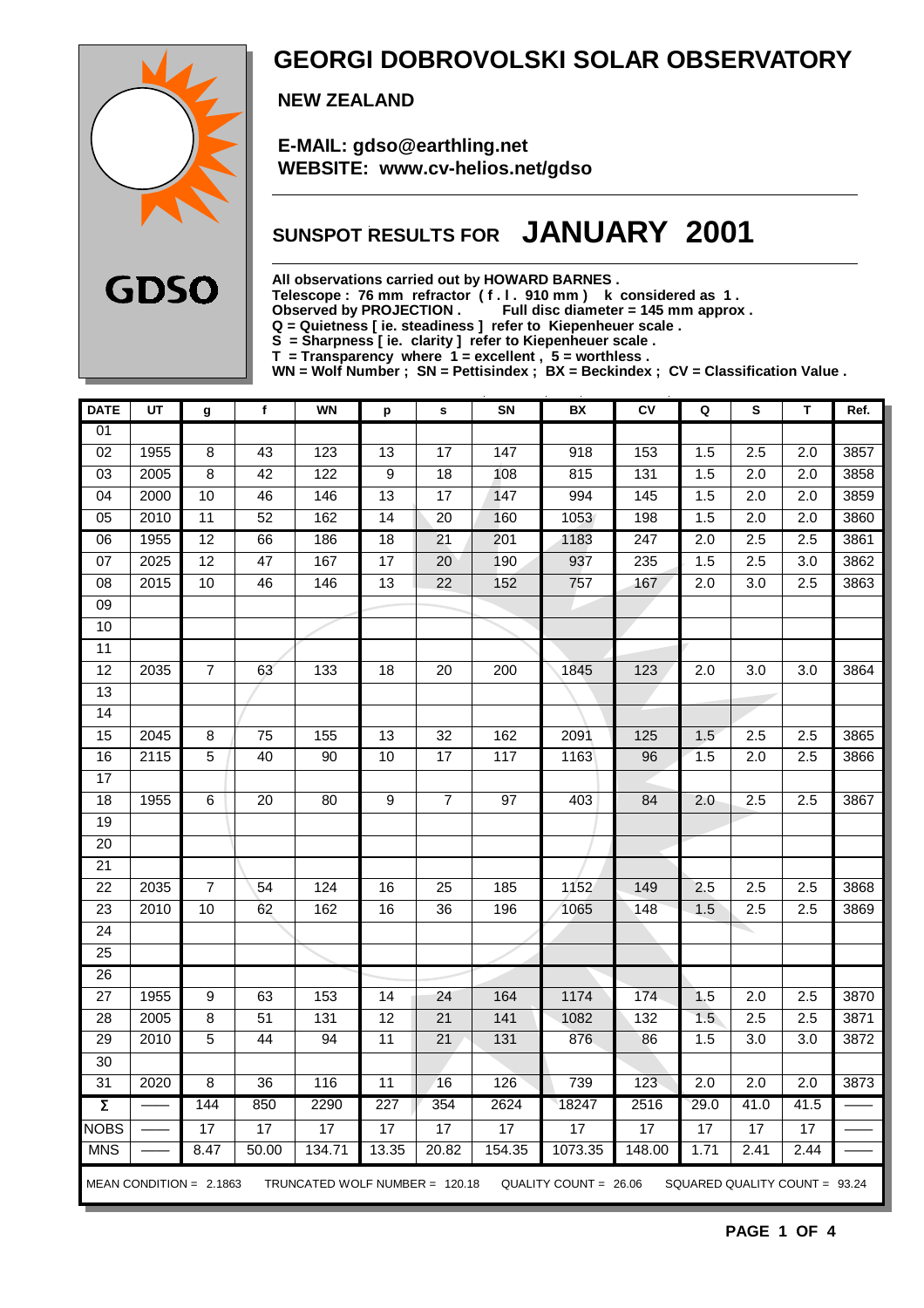#### **GEORGI DOBROVOLSKI SOLAR OBSERVATORY**



## **SUNSPOT DISTRIBUTION & INTER-SOL INDICES FOR JANUARY 2001**

**All observations carried out by HOWARD BARNES .**

Telescope : 76 mm refractor (f. l. 910 mm).<br>Observed by PROJECTION . Full disc diam

Full disc diameter = 145 mm approx .

- **Q = Quietness [ ie. steadiness ] refer to Kiepenheuer scale .**
- **S = Sharpness [ ie. clarity ] refer to Kiepenheuer scale .**
- **T = Transparency where 1 = excellent , 5 = worthless .**

**IS = Inter-Sol Index .**

**gr = number of multi-spot groups .**

**grfp = number of umbræ within penumbræ within the groups (gr) .**

**grf = number of non-penumbral spots within the groups (gr) .**

**efp = number of single penumbral spots .**

**ef = number of single non-penumbral spots .**

| <b>DATE</b>         | UT   | IS              | gr              | grfp            | grf             | efp             | ef               | Q                | S                | Т                | Ref.             |
|---------------------|------|-----------------|-----------------|-----------------|-----------------|-----------------|------------------|------------------|------------------|------------------|------------------|
| 01                  |      |                 |                 |                 |                 |                 |                  |                  |                  |                  |                  |
| $\overline{02}$     | 1955 | 48              | $\overline{5}$  | $\overline{23}$ | $\overline{17}$ | 3               | 0                | 1.5              | 2.5              | 2.0              | 3857             |
| $\overline{03}$     | 2005 | 47              | $\overline{5}$  | $\overline{23}$ | 16              | $\mathbf{1}$    | $\overline{c}$   | 1.5              | $\overline{2.0}$ | 2.0              | 3858             |
| $\overline{04}$     | 2000 | 53              | $\overline{7}$  | $\overline{27}$ | 16              | $\overline{2}$  | $\overline{1}$   | 1.5              | $\overline{2.0}$ | $\overline{2.0}$ | 3859             |
| $\overline{05}$     | 2010 | $\overline{58}$ | $\overline{6}$  | $\overline{29}$ | $\overline{18}$ | $\overline{3}$  | $\overline{2}$   | 1.5              | $\overline{2.0}$ | $\overline{2.0}$ | 3860             |
| $\overline{06}$     | 1955 | 76              | 10              | 43              | 21              | $\overline{2}$  | $\overline{0}$   | $\overline{2.0}$ | 2.5              | 2.5              | 3861             |
| 07                  | 2025 | $\overline{57}$ | 10              | 26              | 19              | $\overline{1}$  | $\mathbf{1}$     | 1.5              | 2.5              | 3.0              | $\frac{1}{3862}$ |
| $\overline{08}$     | 2015 | $\overline{54}$ | $\overline{8}$  | $\overline{23}$ | $\overline{21}$ | $\overline{1}$  | $\overline{1}$   | 2.0              | $\overline{3.0}$ | 2.5              | 3863             |
| $\overline{09}$     |      |                 |                 |                 |                 |                 |                  |                  |                  |                  |                  |
| $\overline{10}$     |      |                 |                 |                 |                 |                 |                  |                  |                  |                  |                  |
| 11                  |      |                 |                 |                 |                 |                 |                  |                  |                  |                  |                  |
| $\overline{12}$     | 2035 | 69              | 6               | 42              | 20              | $\overline{1}$  | $\mathbf 0$      | 2.0              | 3.0              | 3.0              | 3864             |
| $\overline{13}$     |      |                 |                 |                 |                 |                 |                  |                  |                  |                  |                  |
| $\overline{14}$     |      |                 |                 |                 |                 |                 |                  |                  |                  |                  |                  |
| 15                  | 2045 | 80              | $\mathbf 5$     | 42              | 30              | $\mathbf 1$     | $\boldsymbol{2}$ | 1.5              | 2.5              | 2.5              | 3865             |
| 16                  | 2115 | 43              | $\overline{3}$  | 22              | 16              | $\overline{1}$  | $\mathbf{1}$     | 1.5              | 2.0              | 2.5              | 3866             |
| 17                  |      |                 |                 |                 |                 |                 |                  |                  |                  |                  |                  |
| $\overline{18}$     | 1955 | $\overline{22}$ | $\overline{2}$  | $\overline{10}$ | $\overline{6}$  | 3               | $\mathbf{1}$     | 2.0              | 2.5              | 2.5              | 3867             |
| 19                  |      |                 |                 |                 |                 |                 |                  |                  |                  |                  |                  |
| 20                  |      |                 |                 |                 |                 |                 |                  |                  |                  |                  |                  |
| $\overline{21}$     |      |                 |                 |                 |                 |                 |                  |                  |                  |                  |                  |
| 22                  | 2035 | 60              | 6               | 29              | 24              | 0               | $\overline{1}$   | 2.5              | 2.5              | 2.5              | 3868             |
| 23                  | 2010 | 69              | $\overline{7}$  | 25              | 34              | $\overline{1}$  | $\overline{2}$   | 1.5              | 2.5              | 2.5              | 3869             |
| $\overline{24}$     |      |                 |                 |                 |                 |                 |                  |                  |                  |                  |                  |
| 25                  |      |                 |                 |                 |                 |                 |                  |                  |                  |                  |                  |
| 26                  |      |                 |                 |                 |                 |                 |                  |                  |                  |                  |                  |
| $\overline{27}$     | 1955 | $\overline{71}$ | $\overline{8}$  | $\overline{39}$ | $\overline{23}$ | $\pmb{0}$       | $\overline{1}$   | 1.5              | $\overline{2.0}$ | 2.5              | 3870             |
| 28                  | 2005 | 57              | $\,6$           | 30              | 19              | $\pmb{0}$       | $\overline{c}$   | 1.5              | 2.5              | 2.5              | 3871             |
| 29                  | 2010 | 49              | 5               | 23              | 21              | $\overline{0}$  | $\mathbf 0$      | 1.5              | 3.0              | 3.0              | 3872             |
| $\overline{30}$     |      |                 |                 |                 |                 |                 |                  |                  |                  |                  |                  |
| 31                  | 2020 | $\overline{42}$ | $\overline{6}$  | $\overline{19}$ | $\overline{15}$ | $\overline{1}$  | $\overline{1}$   | 2.0              | $\overline{2.0}$ | $\overline{2.0}$ | 3873             |
| $\overline{\Sigma}$ |      | 955             | 105             | 475             | 336             | $\overline{21}$ | $\overline{18}$  | 29.0             | 41.0             | 41.5             |                  |
| <b>NOBS</b>         |      | $\overline{17}$ | $\overline{17}$ | $\overline{17}$ | $\overline{17}$ | $\overline{17}$ | $\overline{17}$  | $\overline{17}$  | $\overline{17}$  | 17               |                  |
| <b>MNS</b>          |      | 56.18           | 6.18            | 27.94           | 19.76           | 1.24            | 1.06             | 1.71             | 2.41             | 2.44             |                  |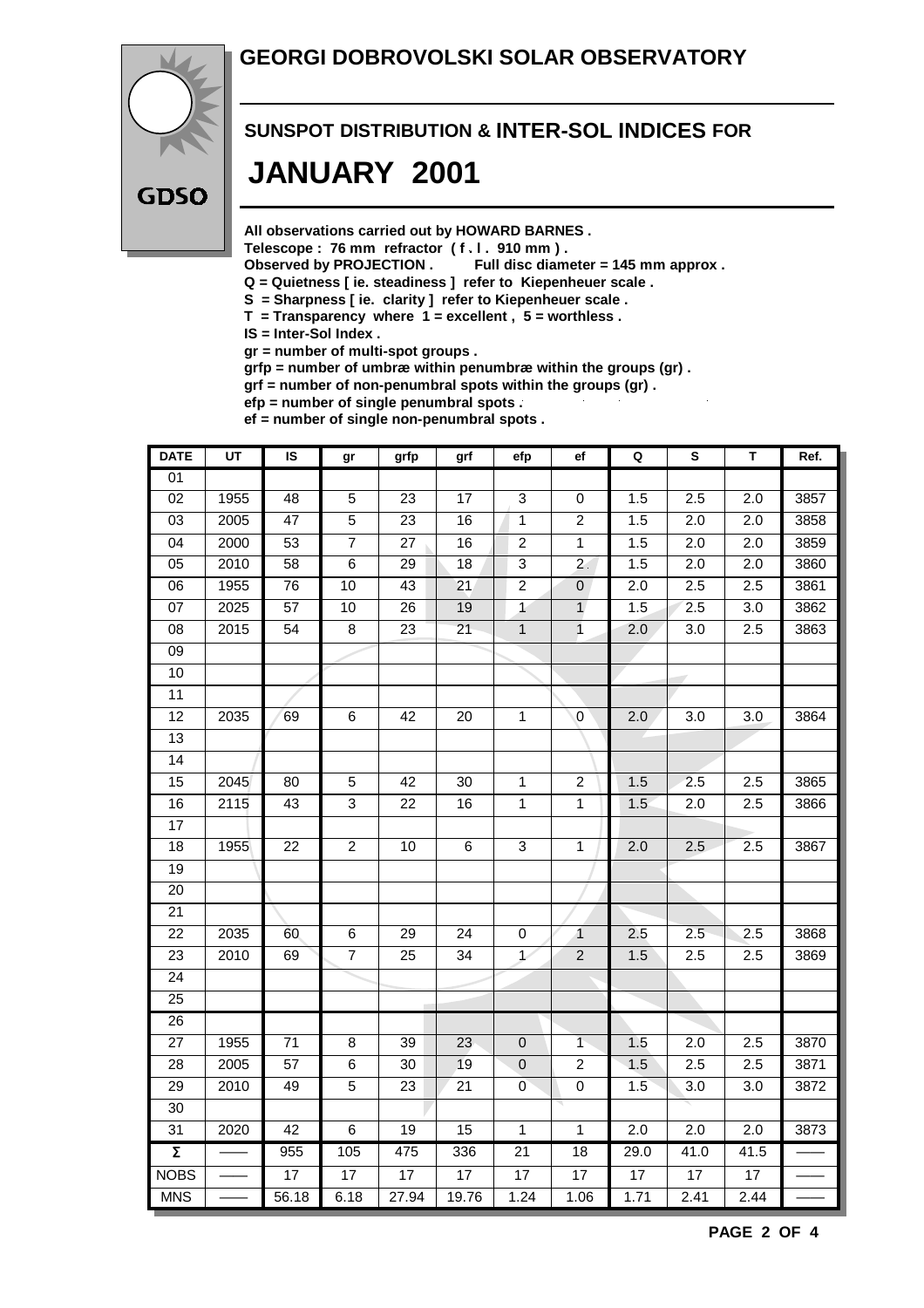

#### **SUNSPOT CENSUS BY CLASSIFICATION FOR**

## **JANUARY 2001**

**All observations carried out by HOWARD BARNES .** Telescope : 76 mm refractor (f. l. 910 mm).<br>Observed by PROJECTION . Full disc diam Full disc diameter = 145 mm approx . **IF 2 OR MORE REGIONS ARE OF THE SAME CLASSIFICATION , THEN SUNSPOT COUNTS ARE SEPARATED BY SOLIDI ( / ) .**

| <b>DATE</b>                 | UT   |                | Α            |                | в              |                | $\mathbf{C}$ | D<br>Е                         |                                       |                |             | F<br>G                  |                                 | н              |                |             | J |                |                |
|-----------------------------|------|----------------|--------------|----------------|----------------|----------------|--------------|--------------------------------|---------------------------------------|----------------|-------------|-------------------------|---------------------------------|----------------|----------------|-------------|---|----------------|----------------|
|                             |      | g              | f            | g              | f              | g              | f            | g                              | f                                     | g              | f           | g                       | $\mathbf f$                     | g              | f              | g           | f | g              | f              |
| 01                          |      |                |              |                |                |                |              |                                |                                       |                |             |                         |                                 |                |                |             |   |                |                |
| 02                          | 1955 | $\mathbf 0$    | 0            | $\mathbf 0$    | 0              | $\overline{2}$ | 2/4          | $\sqrt{2}$                     | 6/7                                   | $\mathbf{1}$   | 21          | $\mathbf 0$             | 0                               | $\mathbf 0$    | 0              | 0           | 0 | 3              | 1/1/1          |
| 03                          | 2005 | $\overline{2}$ | 1/1          | 0              | 0              | 3              | 2/4/4        | $\overline{1}$                 | 5                                     | $\overline{1}$ | 24          | 0                       | 0                               | $\mathbf 0$    | 0              | 0           | 0 | $\mathbf{1}$   | $\mathbf{1}$   |
| 04                          | 2000 | $\mathbf{1}$   | 1            | $\mathbf 0$    | 0              | 3              | 2/3/5        | 1 <sub>1</sub>                 | $\overline{7}$                        | $\mathbf{1}$   | 21          | 0                       | 0                               | 0              | 0              | 0           | 0 | 4              | 1/1/2/3        |
| 05                          | 2010 | $\overline{2}$ | 1/1          | 0              | 0              | $\sqrt{2}$     | 2/7          | $\overline{2}$                 | 5/13                                  | $\overline{1}$ | 18          | $\mathbf 0$             | 0                               | $\mathbf 0$    | 0              | 1           | 2 | 3              | 1/1/1          |
| 06                          | 1955 | $\mathbf 0$    | 0            | $\mathbf{1}$   | 2              | 3              | 2/3/7        | $\sqrt{5}$                     | 3/5/6/9/12                            | $\vert$ 1      | 15          | $\mathbf 0$             | 0                               | $\mathbf 0$    | 0              | 0           | 0 | $\overline{2}$ | 1/1            |
| 07                          | 2025 | $\mathbf{1}$   | 1            | 0              | 0              | 3              | 4/4/4        | 5                              | 2/3/6/7/8                             | 0              | $\mathbf 0$ | 0                       | $\mathbf{0}$                    | $\mathbf{1}$   | 4              | 1           | 3 | 1              | $\mathbf{1}$   |
| 08                          | 2015 | $\mathbf{1}$   | 1            | $\mathbf 0$    | 0              | $\overline{4}$ | 2/4/4/8      | 3                              | 4/6/12                                | $\mathbf{0}$   | $\mathbf 0$ | 0                       | $\mathbf{0}$                    | 0              | 0              | 1           | 4 | 1              | $\mathbf{1}$   |
| 09                          |      |                |              |                |                |                |              |                                |                                       |                |             |                         |                                 |                |                |             |   |                |                |
| 10                          |      |                |              |                |                |                |              |                                |                                       |                |             |                         |                                 |                |                |             |   |                |                |
| 11                          |      |                |              |                |                |                |              |                                |                                       |                |             |                         |                                 |                |                |             |   |                |                |
| 12                          | 2035 | 0              | 0            | $\mathbf 0$    | 0              | $\overline{2}$ | 2/3          | $\mathbf{1}$                   | 11                                    | $\mathbf{1}$   | 8           | $\mathbf{1}$            | 36                              | $\mathbf 0$    | 0              | $\mathbf 0$ | 0 | $\overline{2}$ | 1/2            |
| 13                          |      |                |              |                |                |                |              |                                |                                       |                |             |                         |                                 |                |                |             |   |                |                |
| 14                          |      |                |              |                |                |                |              |                                |                                       |                |             |                         |                                 |                |                |             |   |                |                |
| 15                          | 2045 | $\overline{2}$ | 1/1          | $\overline{1}$ | $\overline{2}$ | $\overline{2}$ | 2/3          | $\mathbf{1}$                   | 19                                    | $\mathbf 0$    | $\mathbf 0$ | $\vert$ 1               | 46                              | $\mathbf 0$    | 0              | 0           | 0 | $\mathbf{1}$   | $\mathbf{1}$   |
| 16                          | 2115 | $\mathbf{1}$   | $\mathbf{1}$ | $\mathbf 0$    | 0              | $\mathbf{1}$   | 3            | $\mathbf{1}$                   | 9                                     | 0              | 0           | 1                       | 26                              | $\mathbf 0$    | 0              | 0           | 0 | $\mathbf{1}$   | $\mathbf{1}$   |
| 17                          |      |                |              |                |                |                |              |                                |                                       |                |             |                         |                                 |                |                |             |   |                |                |
| 18                          | 1955 | $\mathbf{1}$   | 1            | $\mathbf 0$    | $\mathbf 0$    | $\mathbf 0$    | 0            | $\sqrt{2}$                     | 5/11                                  | $\mathbf 0$    | $\mathbf 0$ | 0                       | $\mathbf 0$                     | $\mathbf 0$    | $\mathbf 0$    | 0           | 0 | 3              | 1/1/1          |
| 19                          |      |                |              |                |                |                |              |                                |                                       |                |             |                         |                                 |                |                |             |   |                |                |
| 20                          |      |                |              |                |                |                |              |                                |                                       |                |             |                         |                                 |                |                |             |   |                |                |
| 21                          |      |                |              |                |                |                |              |                                |                                       |                |             |                         |                                 |                |                |             |   |                |                |
| 22                          | 2035 | $\mathbf{1}$   | 1            | $\mathbf 0$    | $\mathbf 0$    | $\mathbf{1}$   | 3            | 3                              | 3/7/8                                 | 2              | 10/22       | $\mathbf 0$             | $\pmb{0}$                       | $\mathbf 0$    | 0              | 0           | 0 | $\mathbf 0$    | 0              |
| 23                          | 2010 | 2              | 1/1          | $\mathbf 0$    | $\overline{0}$ | 3              | 2/5/7        | 3                              | 3/11/17                               | $\mathbf{1}$   | 14          | $\mathbf 0$             | $\mathbf 0$                     | $\mathbf 0$    | $\overline{0}$ | 0           | 0 | $\mathbf{1}$   | $\mathbf{1}$   |
| 24                          |      |                |              |                |                |                |              |                                |                                       |                |             |                         |                                 |                |                |             |   |                |                |
| 25                          |      |                |              |                |                |                |              |                                |                                       |                |             |                         |                                 |                |                |             |   |                |                |
| 26                          |      |                |              |                |                |                |              |                                |                                       |                |             |                         |                                 |                |                |             |   |                |                |
| 27                          | 1955 | $\mathbf{1}$   | 1            | $\mathbf{1}$   | $\overline{2}$ | $\sqrt{2}$     | 3/7          | $\overline{4}$                 | 3/4/6/11                              | $\mathbf{1}$   | 26          | $\mathbf 0$             | $\mathbf 0$                     | $\mathbf 0$    | 0              | 0           | 0 | 0              | 0              |
| 28                          | 2005 | $\overline{2}$ | 1/1          | $\mathbf 0$    | 0              | 3              | 2/2/3        | $\overline{1}$                 | 8                                     | $\mathbf{1}$   | 32          | $\mathbf 0$             | $\mathbf 0$                     | $\mathbf 0$    | 0              | 0           | 0 | $\mathbf{1}$   | $\overline{2}$ |
| 29                          | 2010 | 0              | 0            | $\mathbf{1}$   | 3              | $\overline{2}$ | 3/4          | $\overline{1}$                 | 6                                     | $\overline{1}$ | 28          | $\mathbf 0$             | $\mathbf 0$                     | $\mathbf 0$    | 0              | 0           | 0 | 0              | 0              |
| 30                          |      |                |              |                |                |                |              |                                |                                       |                |             |                         |                                 |                |                |             |   |                |                |
| 31                          | 2020 | 1              | 1            | $\mathbf 0$    | 0              | $\sqrt{2}$     | 2/2          | $\overline{c}$                 | 5/7                                   | $\sqrt{2}$     | 7/11        | $\mathbf 0$             | $\mathbf 0$                     | $\mathbf 0$    | 0              | 0           | 0 | $\mathbf{1}$   | $\mathbf{1}$   |
| <b>TOTALS</b>               |      | 18             | 18           | $\overline{4}$ | 9              | 38             | 135          | 38                             | 280                                   | 14             | 257         | $\overline{\mathbf{3}}$ | 108                             | $\overline{1}$ | $\overline{4}$ | $\vert$ 3   | 9 | 25             | 30             |
|                             |      |                |              |                |                |                |              |                                | REGIONAL PERCENTAGES                  |                |             |                         |                                 |                |                |             |   |                |                |
| $\sf B$<br>$\mathsf C$<br>A |      |                | D            |                | $\mathsf E$    |                | F            | G<br>$\boldsymbol{\mathsf{H}}$ |                                       |                |             | J                       |                                 |                | $\Sigma g$     |             |   |                |                |
| 12.5<br>26.4<br>2.8         |      |                | 26.4         |                | 9.7            |                | 2.1          | 0.7                            | 2.1                                   |                |             | 17.4                    | 144                             |                |                |             |   |                |                |
|                             |      |                |              |                |                |                |              |                                |                                       |                |             |                         |                                 |                |                |             |   |                |                |
|                             |      |                |              |                | $NOBS = 17$    |                |              |                                | $\frac{1}{p}$ / g mean = 1.6325       |                |             |                         | $\sqrt{f/g}$ mean = 6.1333      |                |                |             |   |                |                |
|                             |      |                |              |                |                |                |              |                                | $\overline{p}$ / g mean = 1.5764      |                |             |                         | $\frac{1}{1}$ / g mean = 5.9028 |                |                |             |   |                |                |
|                             |      |                |              |                |                |                |              |                                | GROUP COMPLEXITY INDEX (GCI) = 7.4792 |                |             |                         |                                 |                |                |             |   |                |                |